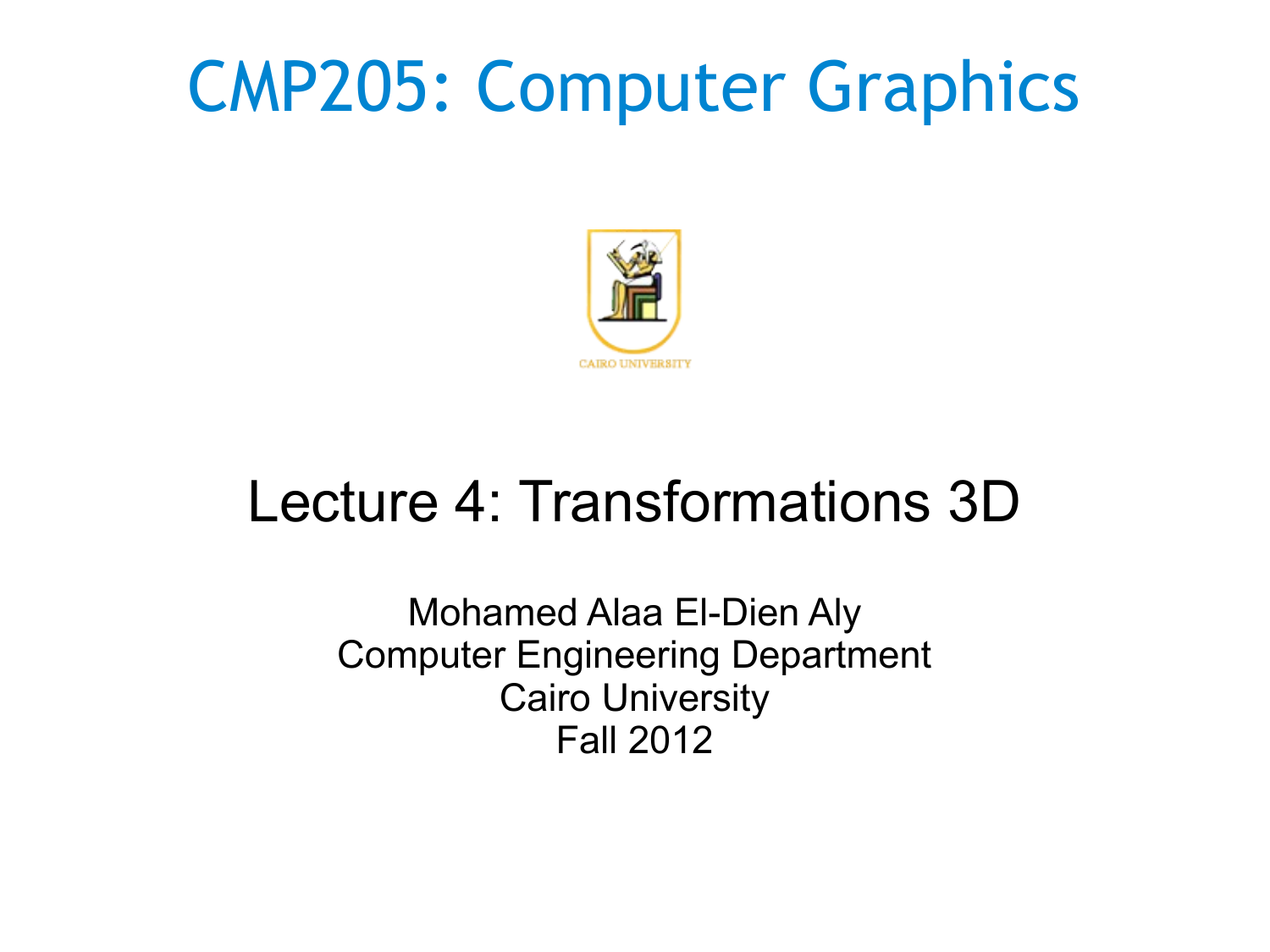# Agenda

- 3D Transformations
- Translations
- Windowing Transforms
- Coordinate Transformations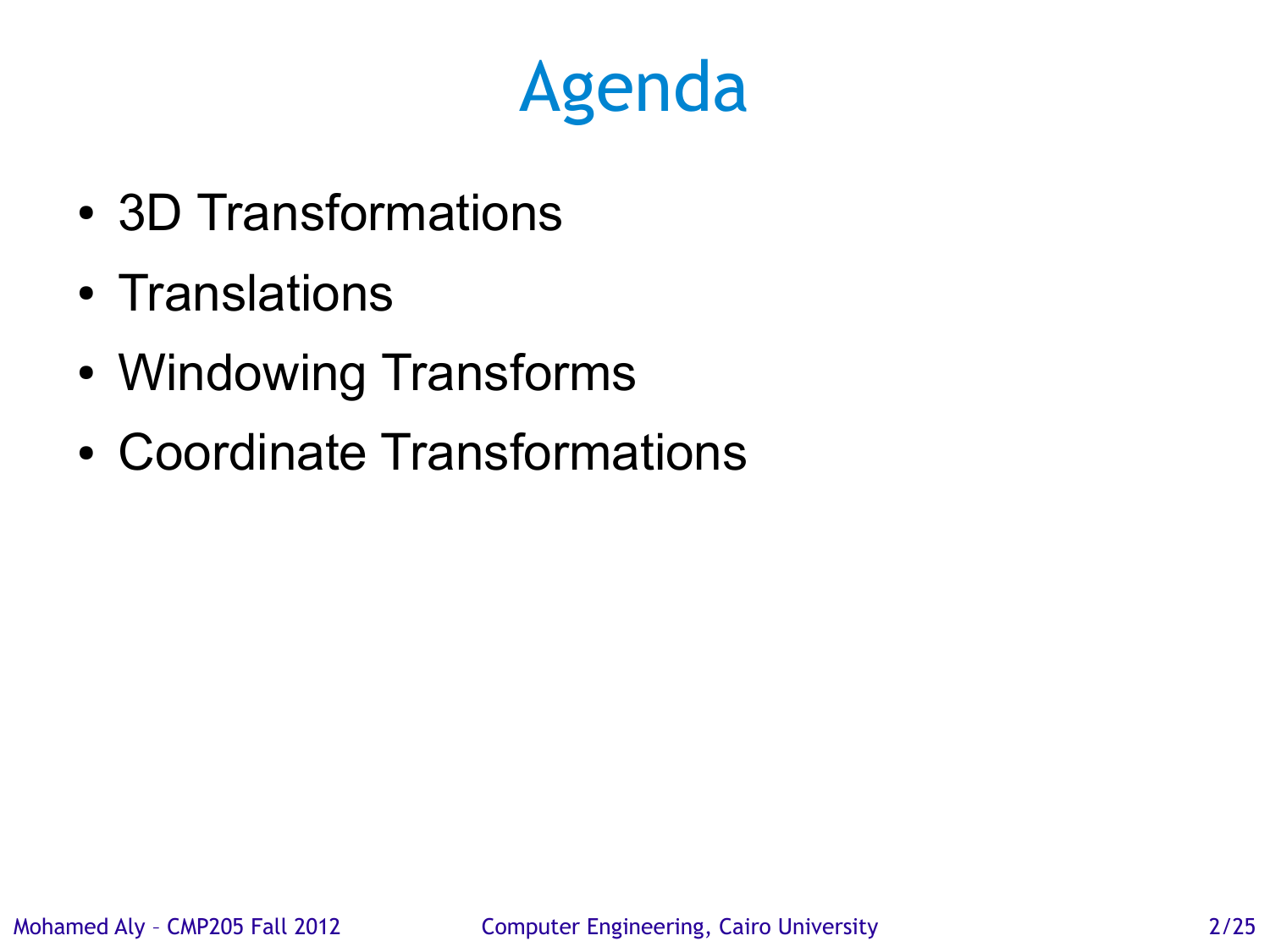# 3D Transforms

- Scaling
- Rotation
- Shear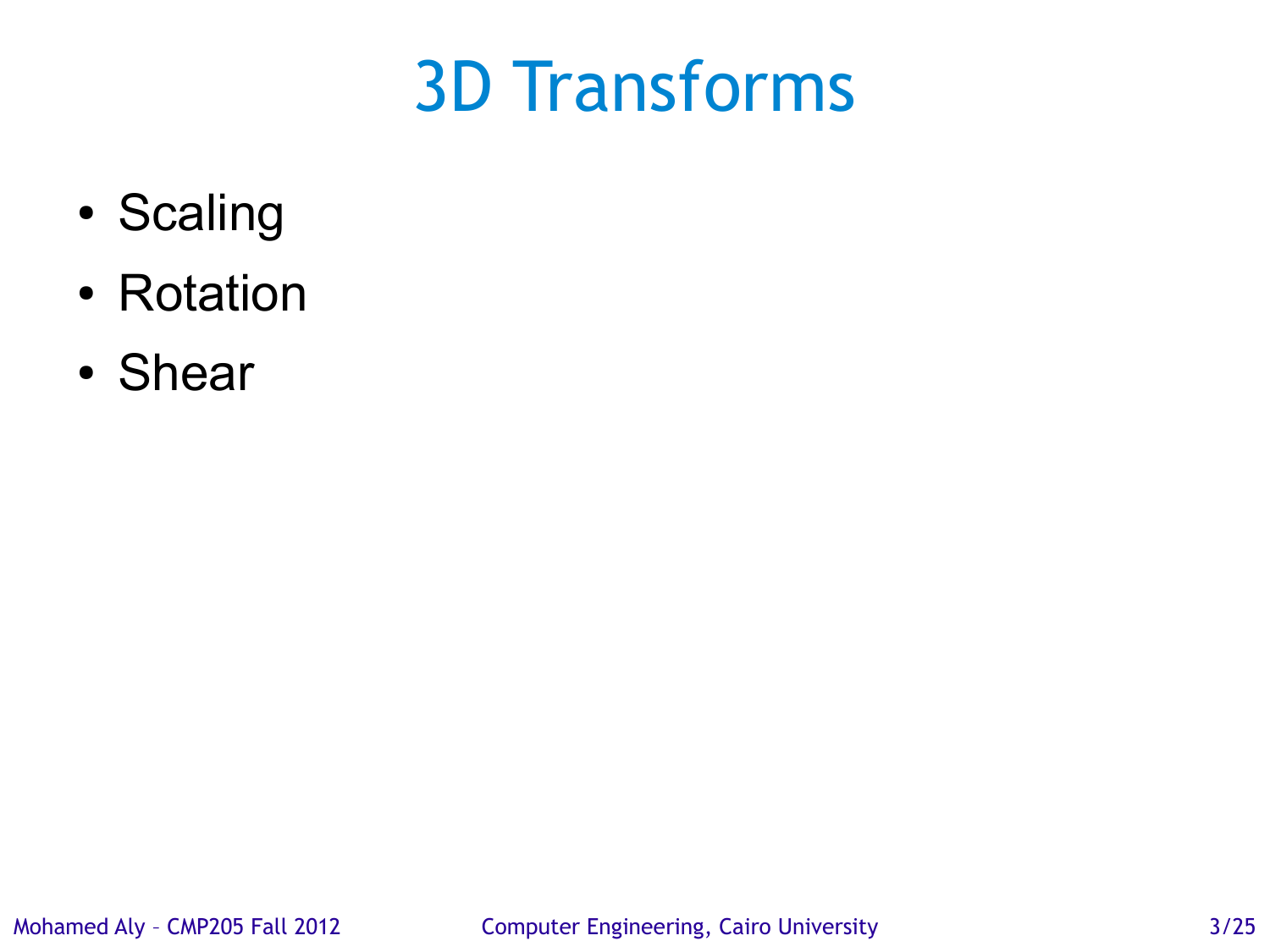## Scaling

scale
$$
(s_x, s_y, s_z)
$$
 = 
$$
\begin{bmatrix} s_x & 0 & 0 \\ 0 & s_y & 0 \\ 0 & 0 & s_z \end{bmatrix}
$$

Mohamed Aly - CMP205 Fall 2012 Computer Engineering, Cairo University **Allaminates** 4/25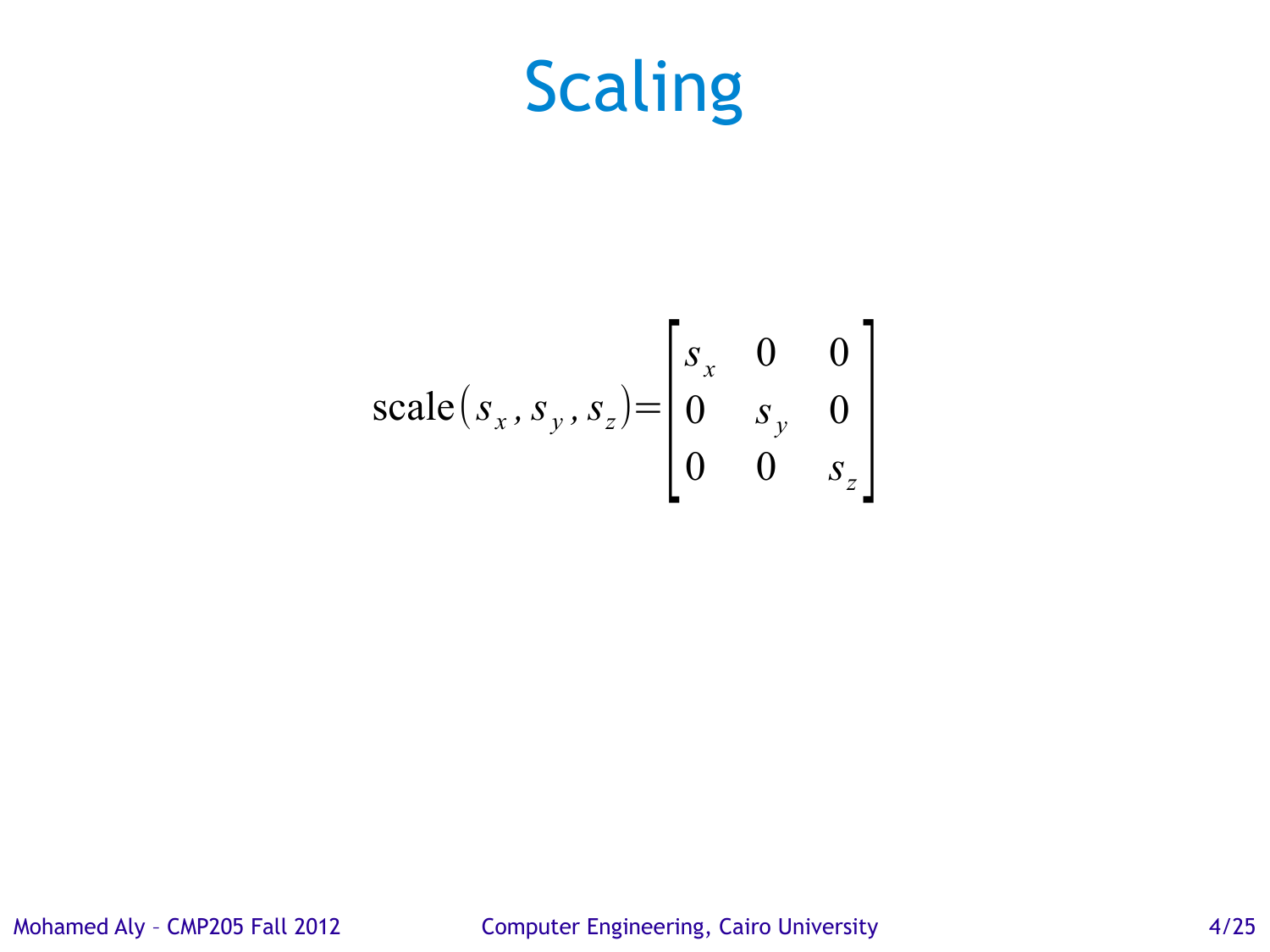### Rotation

rotate-z(
$$
\phi
$$
) = 
$$
\begin{bmatrix} \cos \phi & -\sin \phi & 0 \\ \sin \phi & \cos \phi & 0 \\ 0 & 0 & 1 \end{bmatrix}
$$
  
rotate-x( $\phi$ ) = 
$$
\begin{bmatrix} 1 & 0 & 0 \\ 0 & \cos \phi & -\sin \phi \\ 0 & \sin \phi & \cos \phi \end{bmatrix}
$$

 $\overline{0}$ 

$$
rotate-y(\phi) = \begin{bmatrix} cos\phi & 0 & sin\phi \\ 0 & 1 & 0 \\ -sin\phi & 0 & cos\phi \end{bmatrix}
$$

Mohamed Aly – CMP205 Fall 2012 Computer Engineering, Cairo University 5/25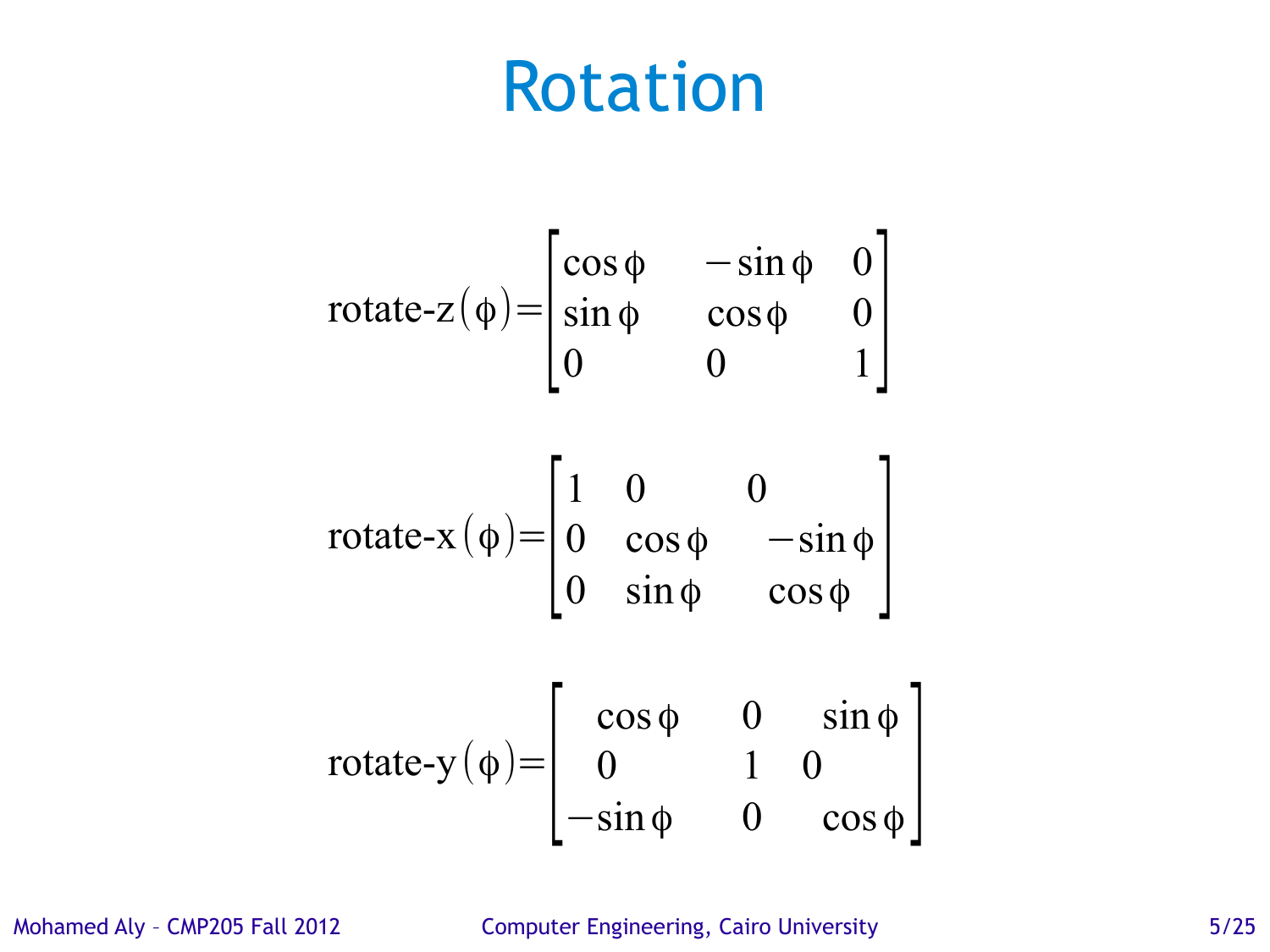### Shear

shear-x 
$$
(d_y, d_z)
$$
 = 
$$
\begin{bmatrix} 1 & d_y & d_z \\ 0 & 1 & 0 \\ 0 & 0 & 1 \end{bmatrix}
$$

Mohamed Aly - CMP205 Fall 2012 Computer Engineering, Cairo University 6/25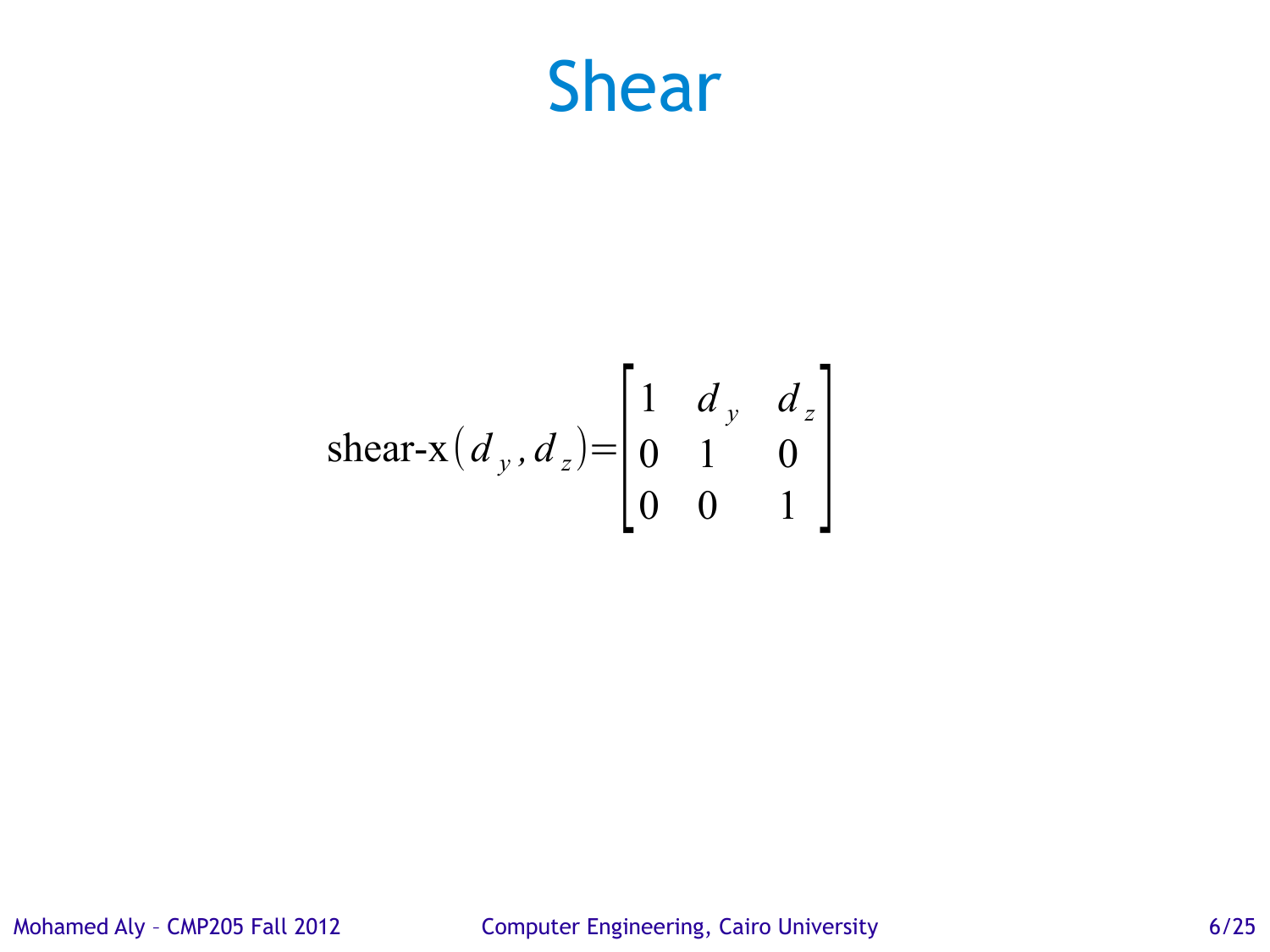## Arbitrary Rotation

$$
R = \begin{bmatrix} x_u & y_u & z_u \\ x_v & y_v & z_v \\ x_w & y_w & z_w \end{bmatrix} = \begin{bmatrix} u^T \\ v^T \\ w^T \end{bmatrix}
$$

$$
R R^T = I
$$



*R* takes *uvw* to *xyz*

$$
R^T x = \begin{bmatrix} x_u \\ y_u \\ z_u \end{bmatrix} = u
$$

 $= u$  *R<sup>T</sup>* takes *xyz* to *uvw* 

Mohamed Aly - CMP205 Fall 2012 Computer Engineering, Cairo University 7/25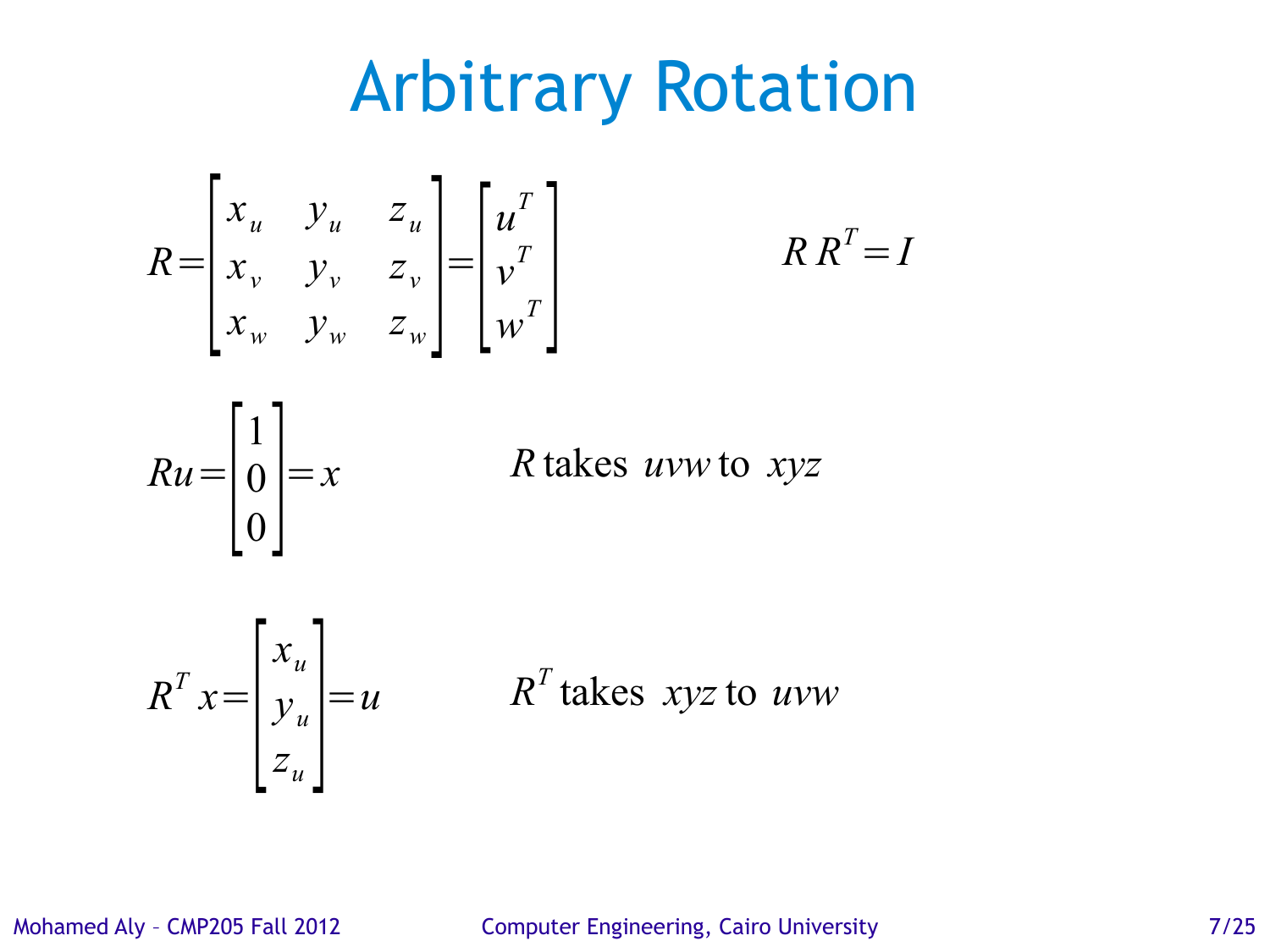# Arbitrary Rotation

- To rotate about an arbitrary axis *a*
	- Create axes *uvw* s.t. w coincides with *a*
	- Change *uvw* to *xyz* using *R*
	- Perform the rotation in *xyz* around z-axis
	- $-$  Change back to  $uvw$  using  $R^T$

$$
\begin{bmatrix} x_u & x_v & x_w \\ y_u & y_v & y_w \\ z_u & z_v & z_w \end{bmatrix} \begin{bmatrix} \cos \phi & -\sin \phi & 0 \\ \sin \phi & \cos \phi & 0 \\ 0 & 0 & 1 \end{bmatrix} \begin{bmatrix} x_u & y_u & z_u \\ x_v & y_v & z_v \\ x_w & y_w & z_w \end{bmatrix}
$$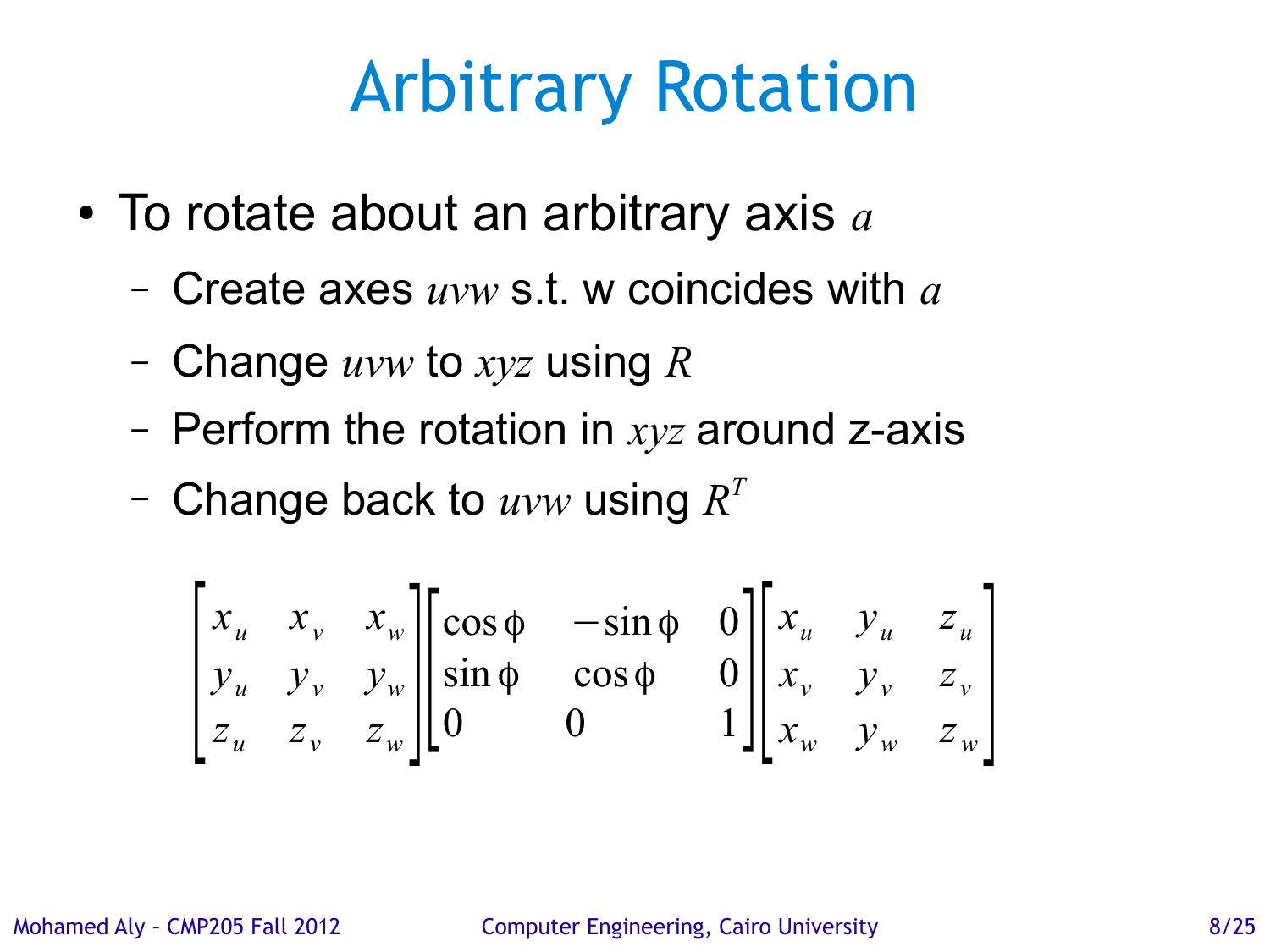## Arbitrary Rotation



Mohamed Aly - CMP205 Fall 2012 Computer Engineering, Cairo University 6/25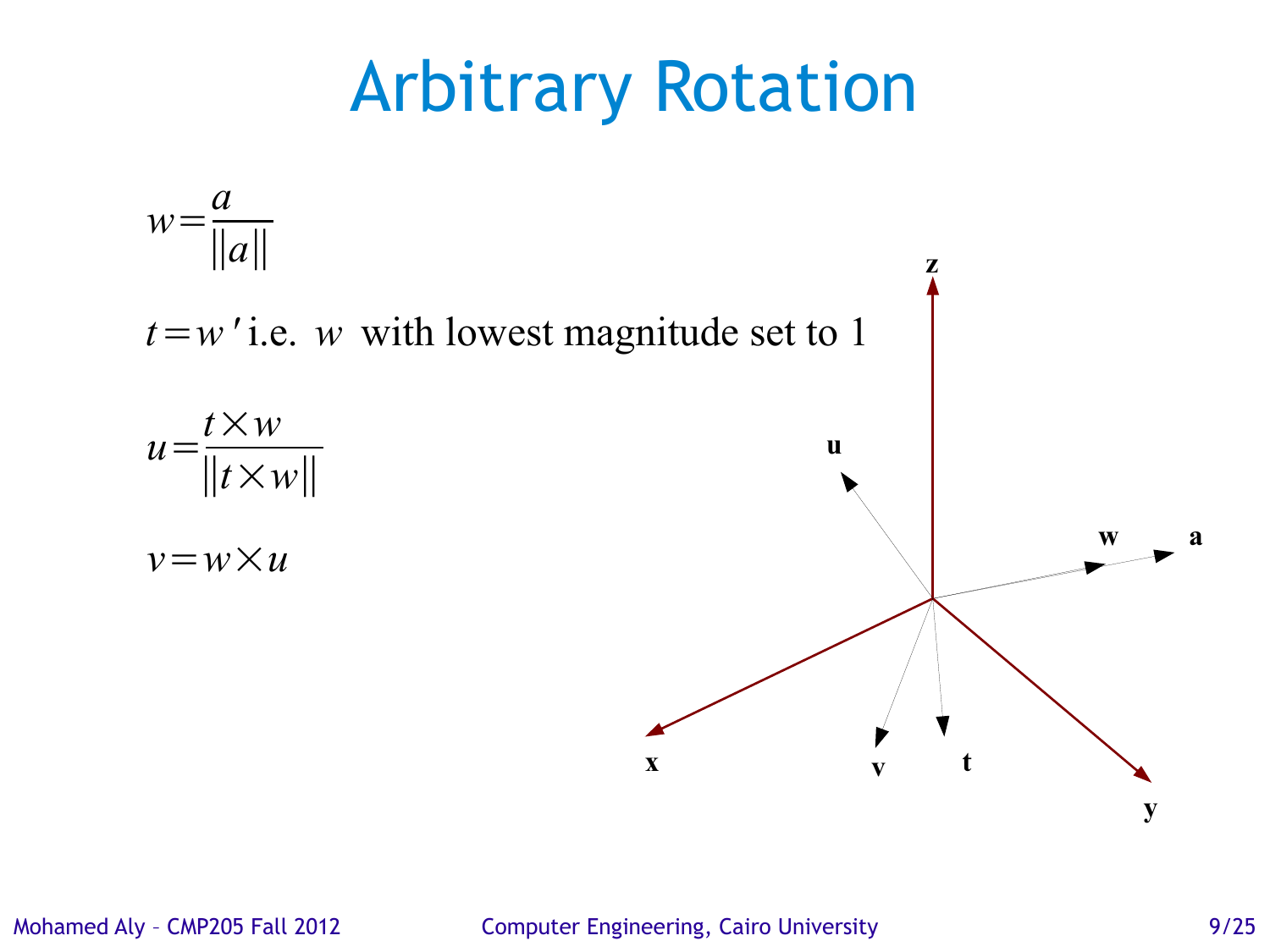# Transforming Normal Vectors



#### *Mn* is not normal to the surface!

#### What is *N*?

Mohamed Aly - CMP205 Fall 2012 Computer Engineering, Cairo University 10/25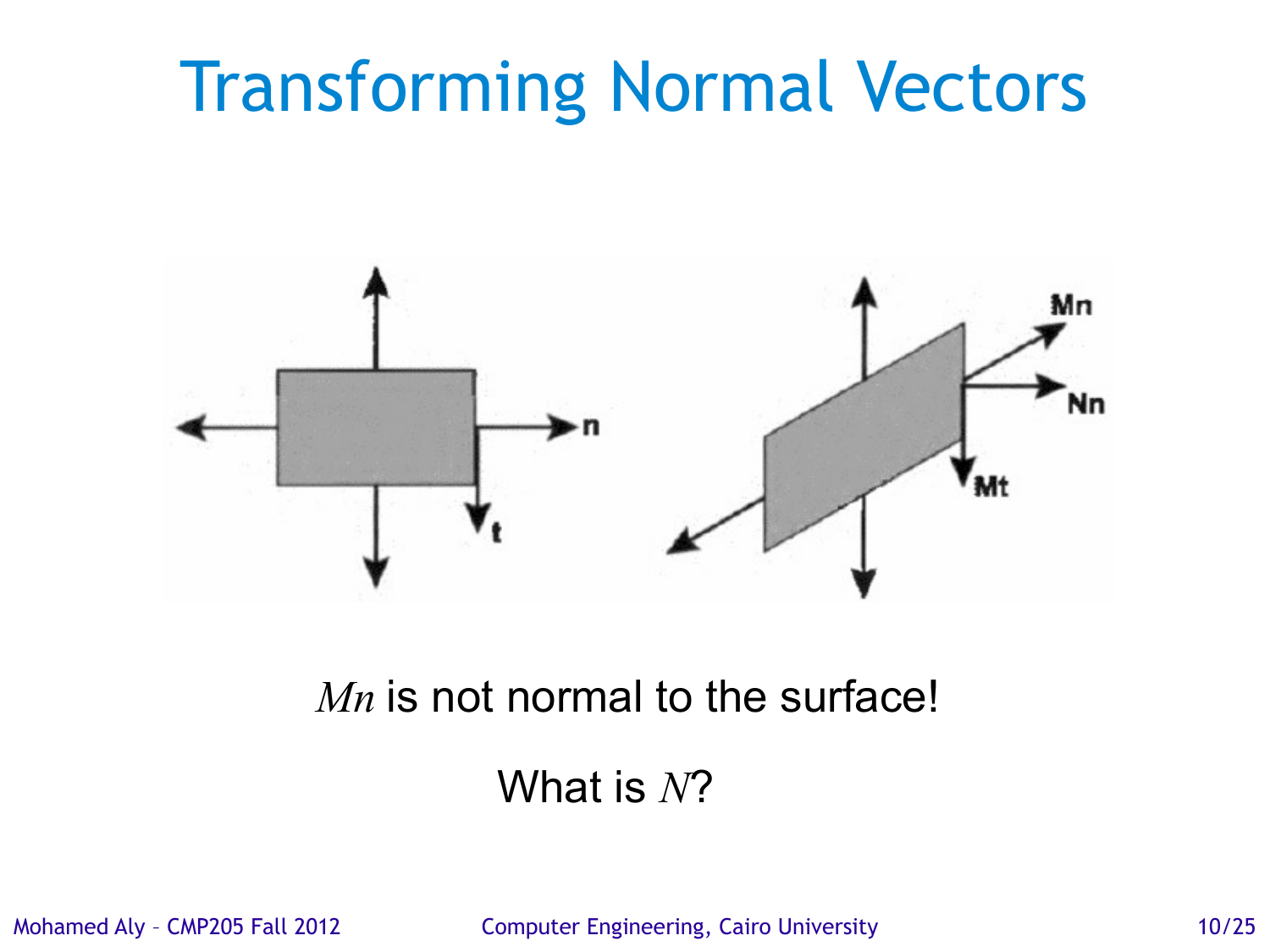# Transforming Normal Vectors

#### **Derivation**

 $n' = N n$  and  $t' = Mt$ 

$$
nT t = 0nT M-1 M t = 0(nT M-1)(M t) = 0((M-1)T n)T (M t) = 0(n')T t' = 0
$$



$$
N{=}(M^{-1})^T
$$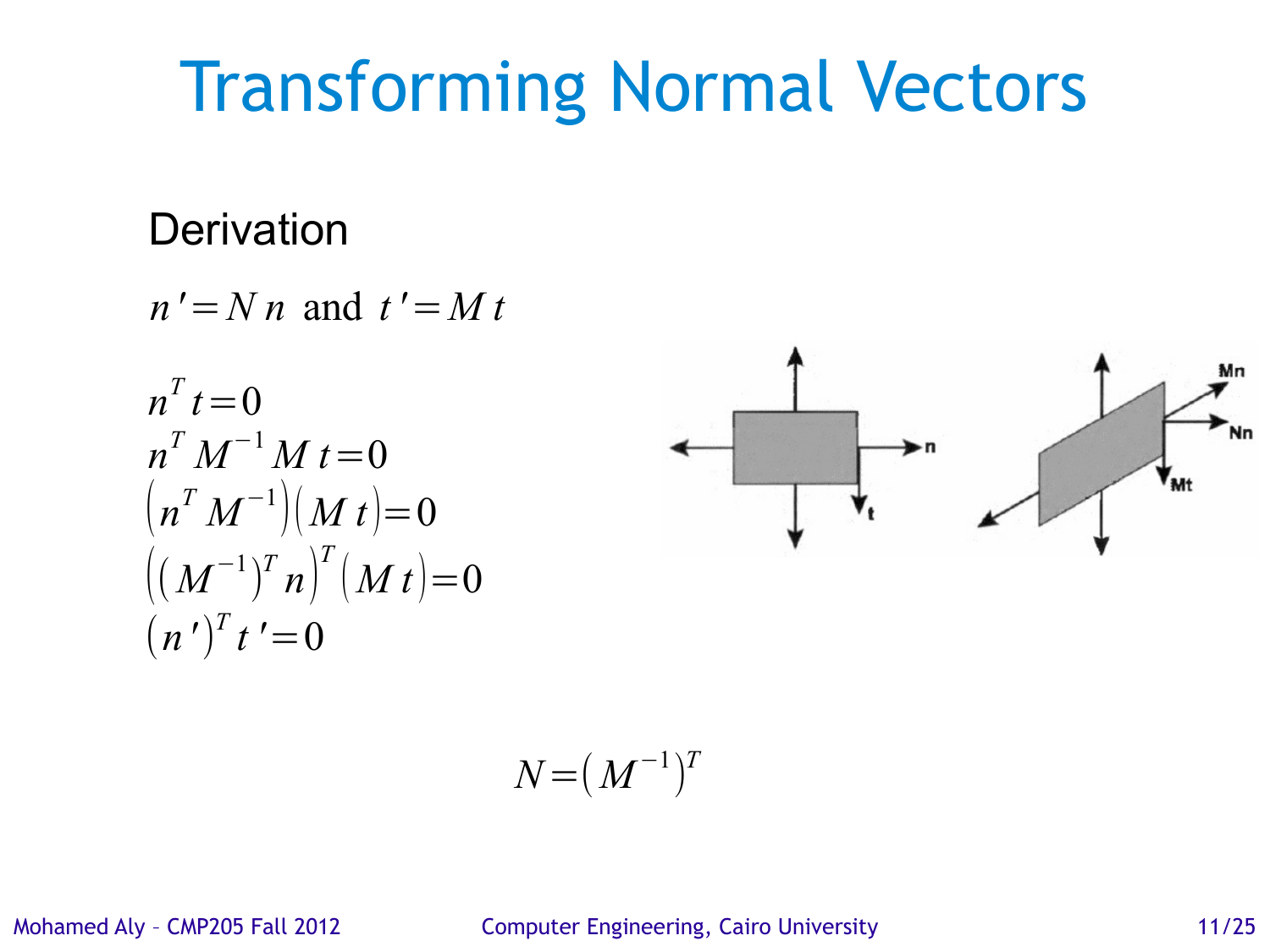# 2D Translations

### 2D Transformations

$$
p' = M_{2 \times 2} p
$$

$$
x' = m_{11}x + m_{12}y
$$
  

$$
y' = m_{21}x + m_{22}y
$$

### **Translation**  $x' = x + t_x$  $y' = y + t_y$

### How can we represent *Translation* as Matrix Multiplication?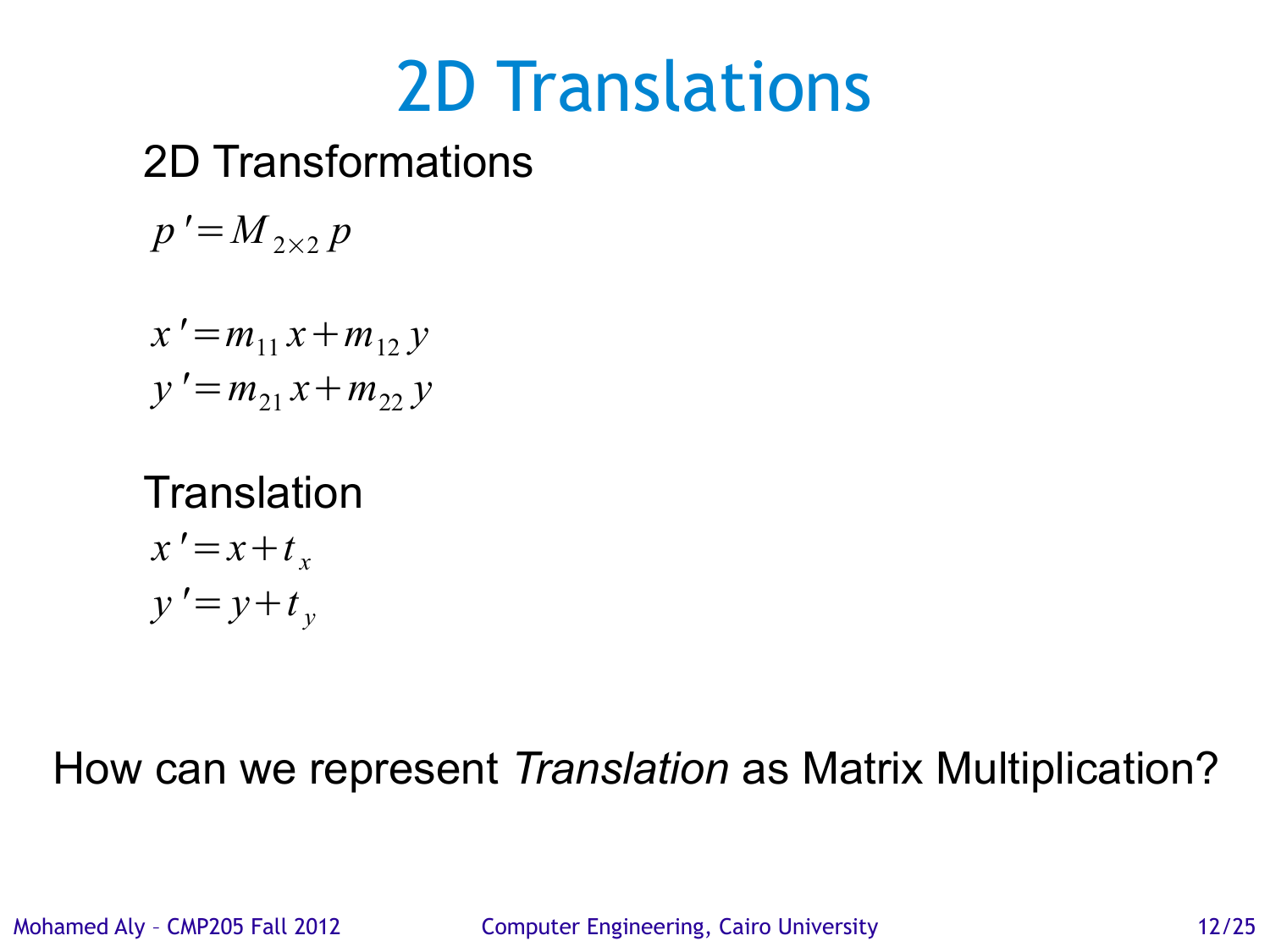# 2D Translations

### 3D Shear in XY plane Translation

$$
\begin{bmatrix} 1 & 0 & t_x \ 0 & 1 & t_y \ 0 & 0 & 1 \end{bmatrix} \begin{bmatrix} x \ y \ z \end{bmatrix} = \begin{bmatrix} x+t_x z \ y+t_y z \ z \end{bmatrix}
$$

$$
x' = x + t_x
$$
  

$$
y' = y + t_y
$$

Solution: add *z*=1 to 2D points

$$
\begin{bmatrix} 1 & 0 & t_x \ 0 & 1 & t_y \ 0 & 0 & 1 \end{bmatrix} \begin{bmatrix} x \\ y \\ 1 \end{bmatrix} = \begin{bmatrix} x+t_x \\ y+t_y \\ 1 \end{bmatrix}
$$

What about vectors?

 $z = 0!$ 

Mohamed Aly – CMP205 Fall 2012 Computer Engineering, Cairo University 13/25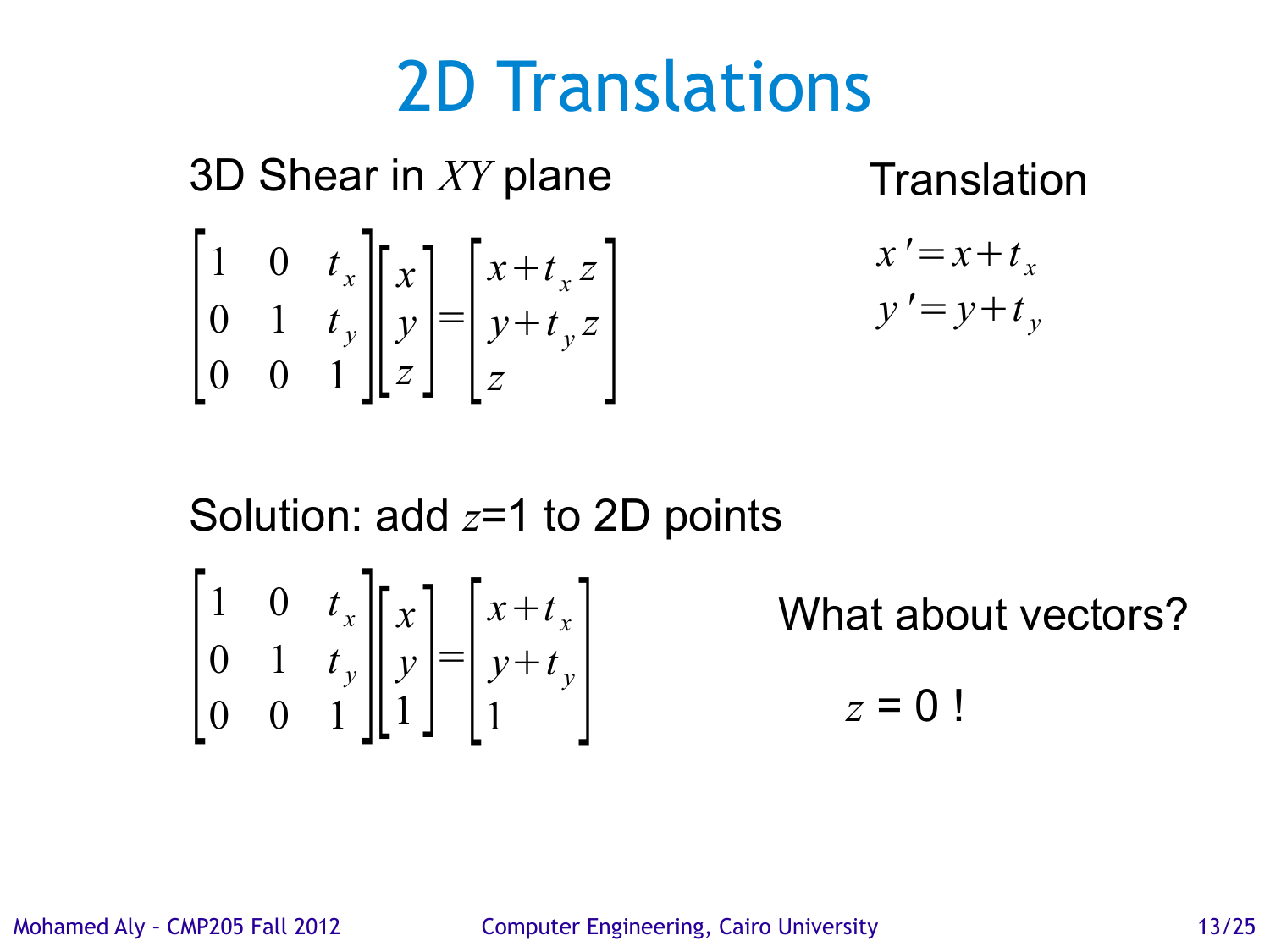## Homogeneous Coordinates

Convert 2D points into 3D points

$$
v = \begin{bmatrix} x \\ y \end{bmatrix} \rightarrow \tilde{v} = \begin{bmatrix} x \\ y \\ 1 \end{bmatrix}
$$

### 2D Transformations with 3x3 matrix

 $\tilde{v}' = M \tilde{v}$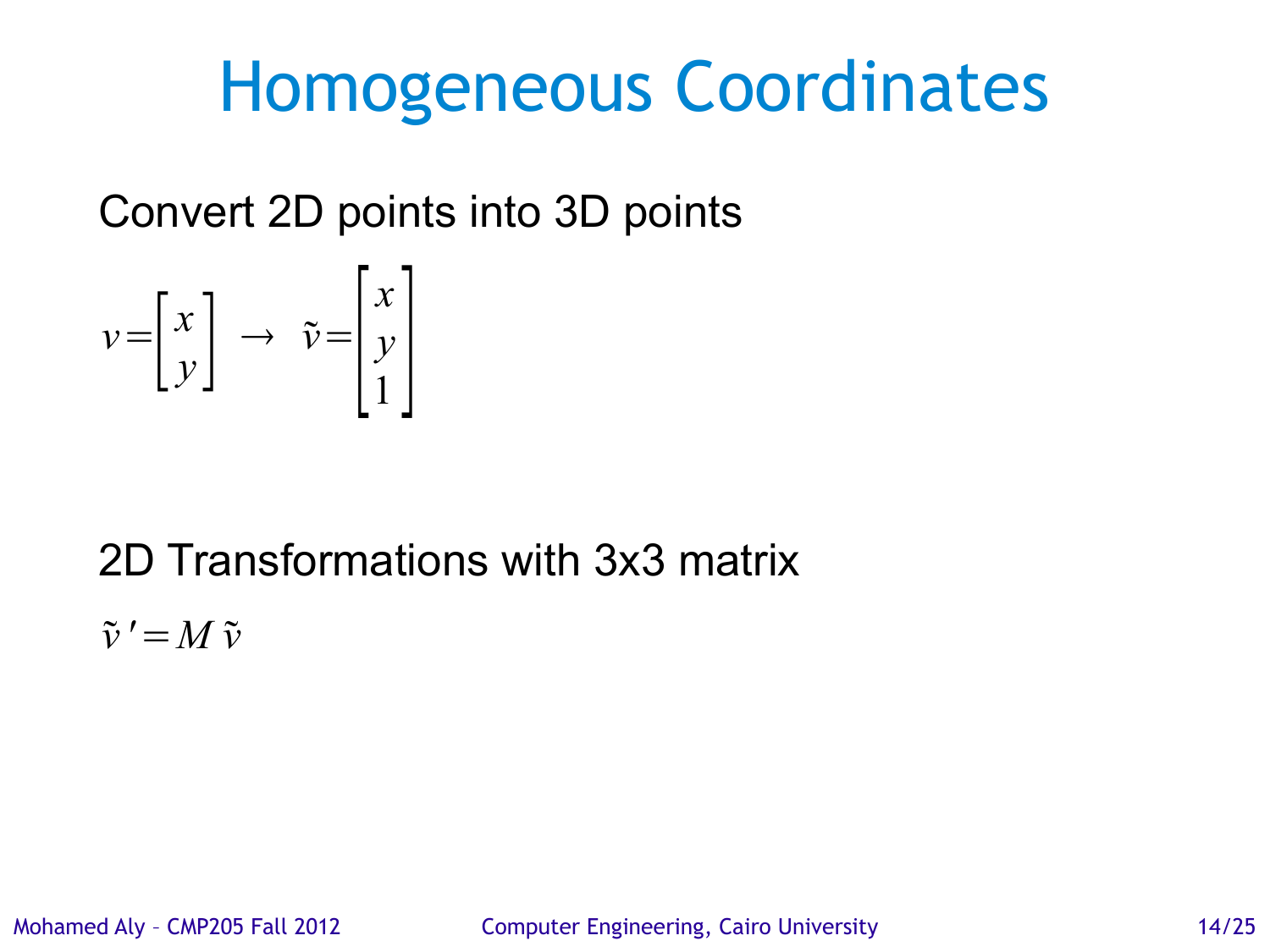# 2D Transformations



Can represent any combination by a 3x3 matrix

Mohamed Aly – CMP205 Fall 2012 Computer Engineering, Cairo University 15/25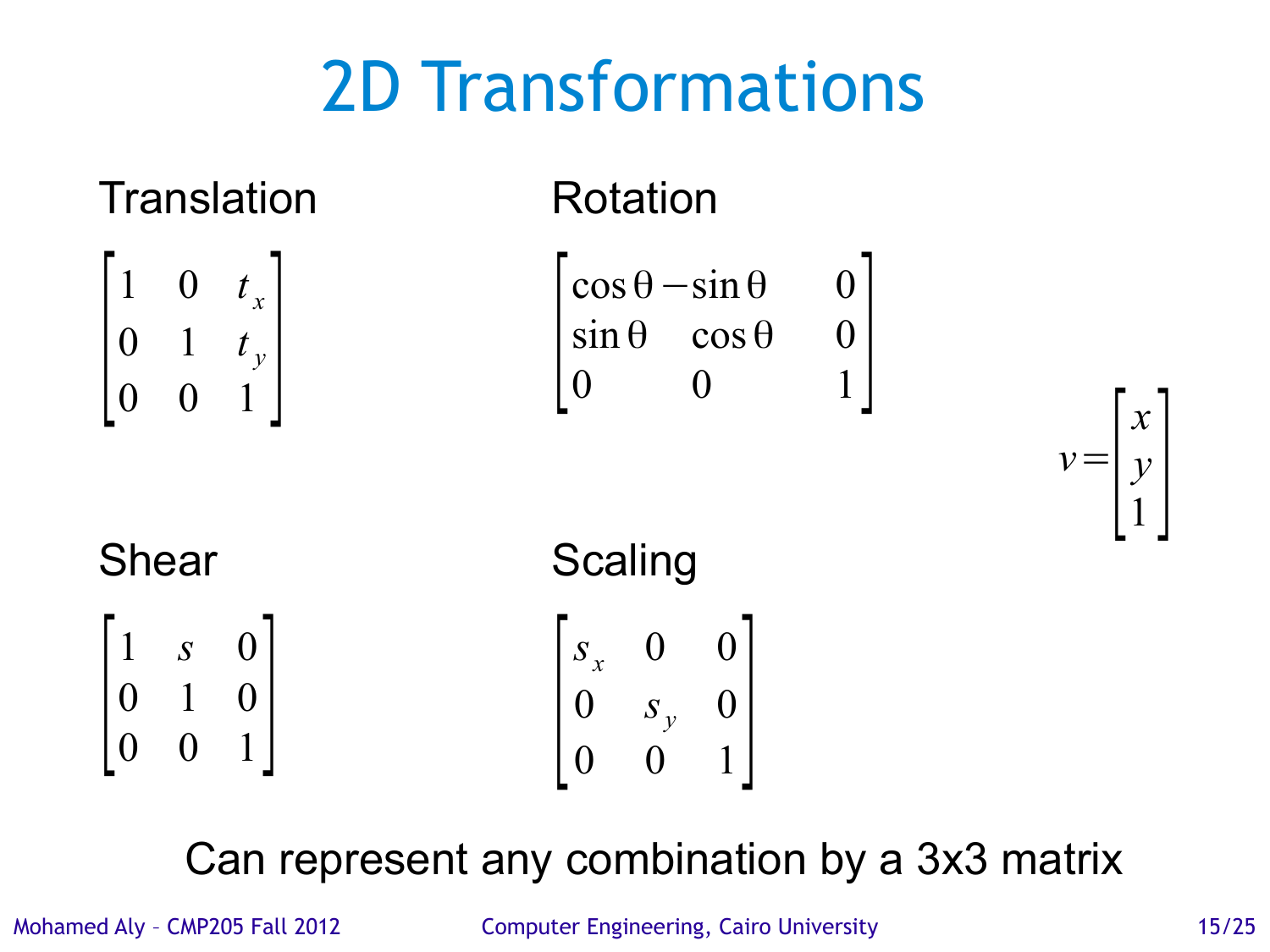# 2D Transformations

### Rotation/Scale/Shear + Translation

$$
\begin{bmatrix} 1 & 0 & t_x \ 0 & 1 & t_y \ 0 & 0 & 1 \end{bmatrix} \begin{bmatrix} a_{11} & a_{12} & 0 \ a_{21} & a_{22} & 0 \ 0 & 0 & 1 \end{bmatrix} = \begin{bmatrix} a_{11} & a_{12} & t_x \ a_{21} & a_{22} & t_y \ 0 & 0 & 1 \end{bmatrix} = \begin{bmatrix} R_{2 \times 2} & t_{2 \times 1} \ 0^T & 1 \end{bmatrix}
$$

Rotation part + translation part

Mohamed Aly – CMP205 Fall 2012 Computer Engineering, Cairo University 16/25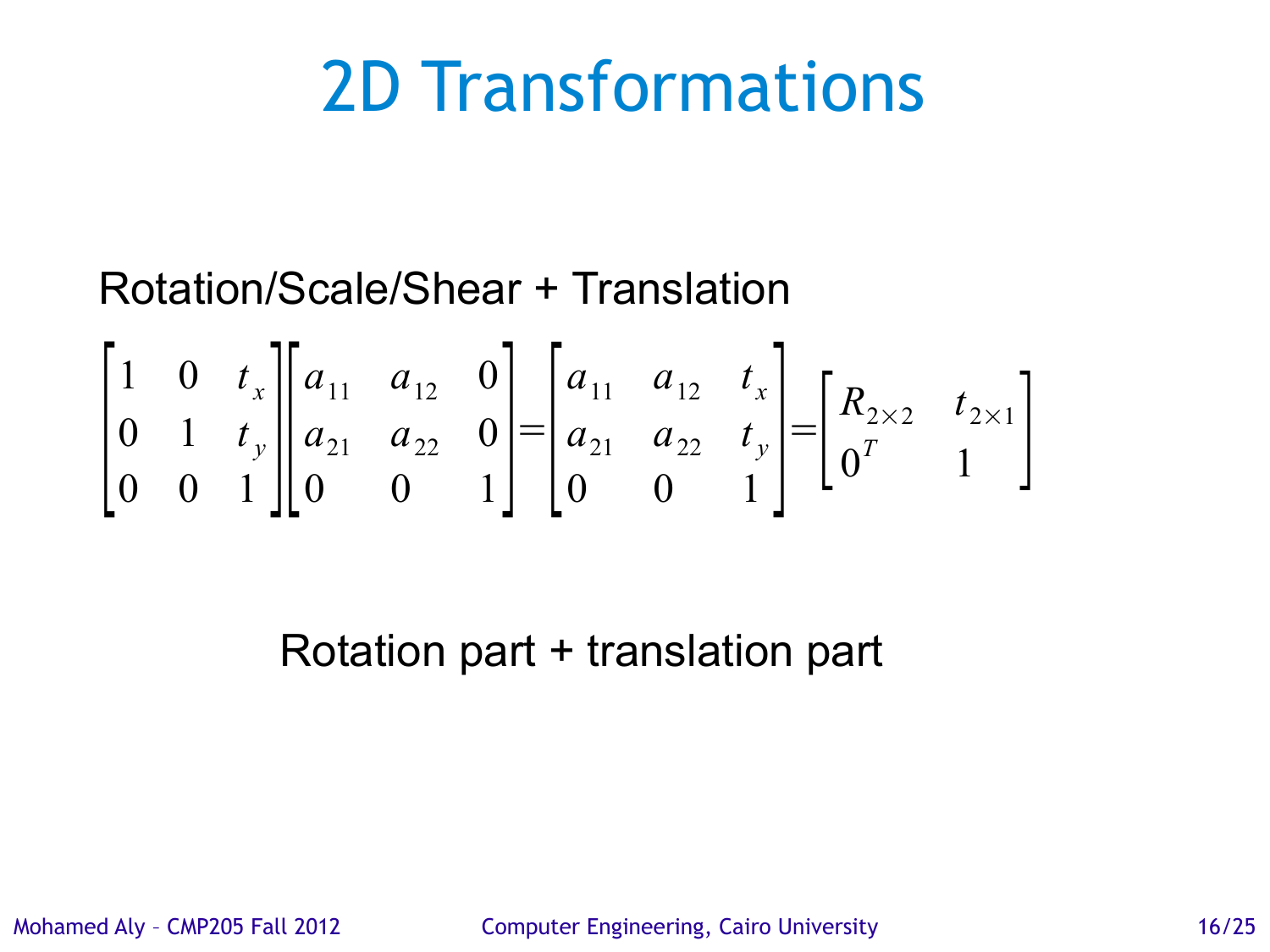# 3D Translations

### Homogeneous Coordinates

$$
\begin{bmatrix} 1 & 0 & 0 & t_x \ 0 & 1 & 0 & t_y \ 0 & 0 & 1 & t_z \ 0 & 0 & 0 & 1 \ \end{bmatrix} \begin{bmatrix} x \\ y \\ z \\ z \end{bmatrix} = \begin{bmatrix} x + t_x \\ y + t_y \\ z + t_z \\ 1 \end{bmatrix}
$$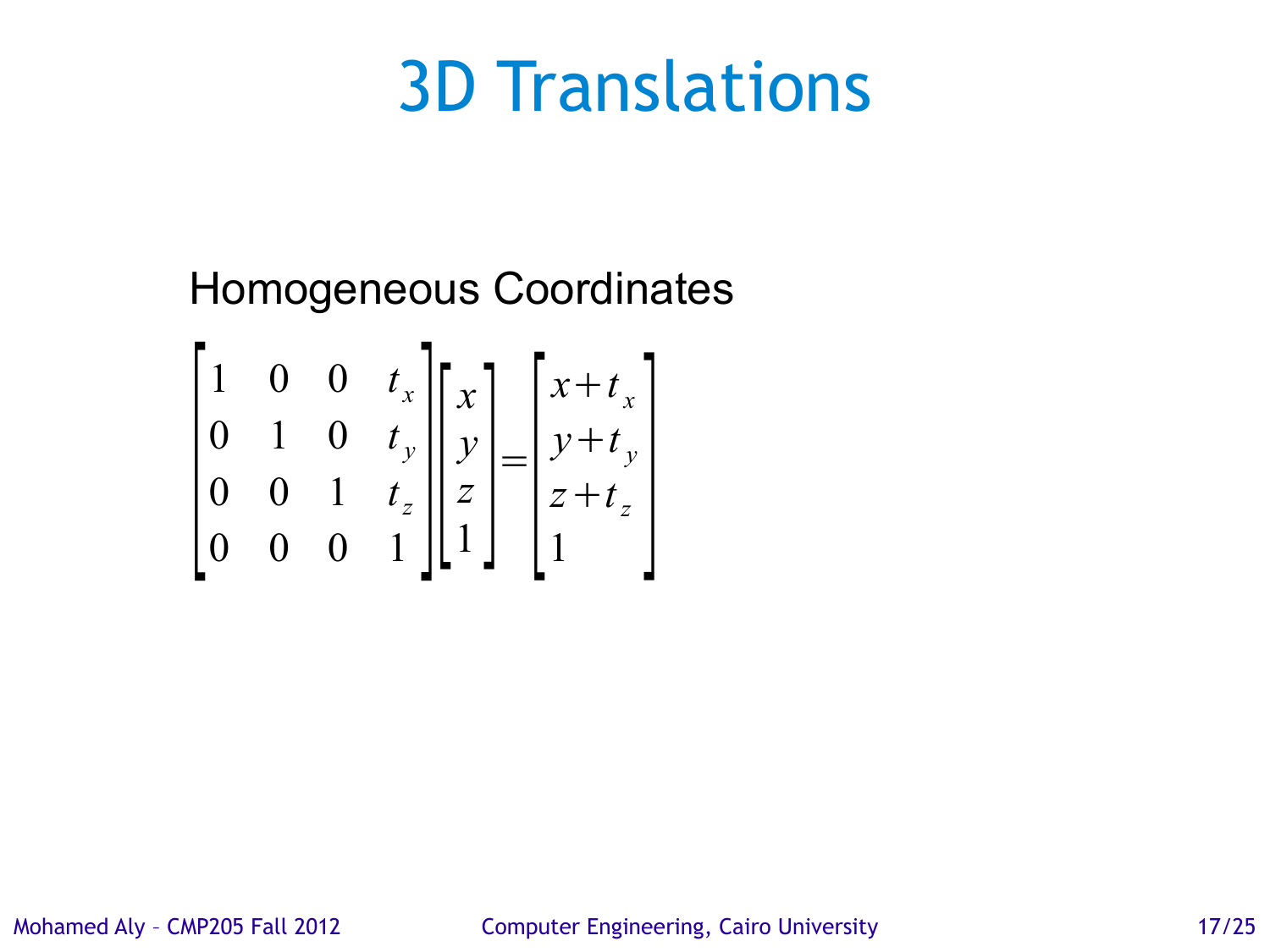# 3D Transformations



### Can represent any combination by a 4x4 matrix

Mohamed Aly – CMP205 Fall 2012 Computer Engineering, Cairo University 18/25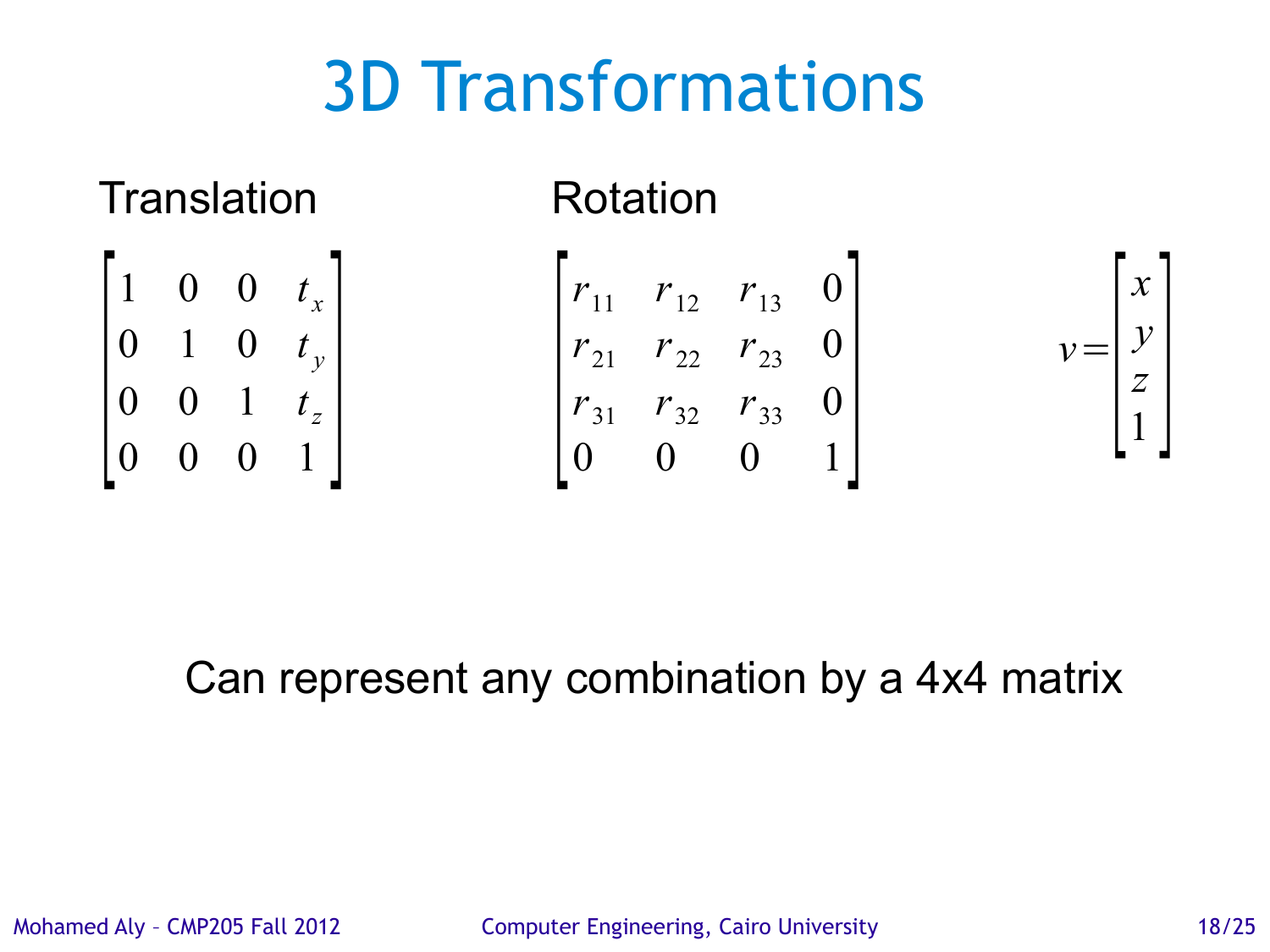# 3D Transformations

### Rotation/Scale/Shear + Translation

$$
\begin{bmatrix} 1 & 0 & 0 & t_x \ 0 & 1 & 0 & t_y \ 0 & 0 & 1 & t_z \ 0 & 0 & 0 & 1 \ \end{bmatrix} \begin{bmatrix} a_{11} & a_{12} & a_{13} & 0 \\ a_{21} & a_{22} & a_{23} & 0 \\ a_{21} & a_{22} & a_{33} & 0 \\ 0 & 0 & 0 & 1 \end{bmatrix} = \begin{bmatrix} a_{11} & a_{12} & a_{13} & t_x \\ a_{21} & a_{22} & a_{23} & t_y \\ a_{21} & a_{22} & a_{23} & t_z \\ 0 & 0 & 0 & 1 \end{bmatrix} = \begin{bmatrix} R_{3\times 3} & t_{3\times 1} \\ 0^T & 1 \end{bmatrix}
$$

Rotation part + translation part

Mohamed Aly – CMP205 Fall 2012 Computer Engineering, Cairo University 19/25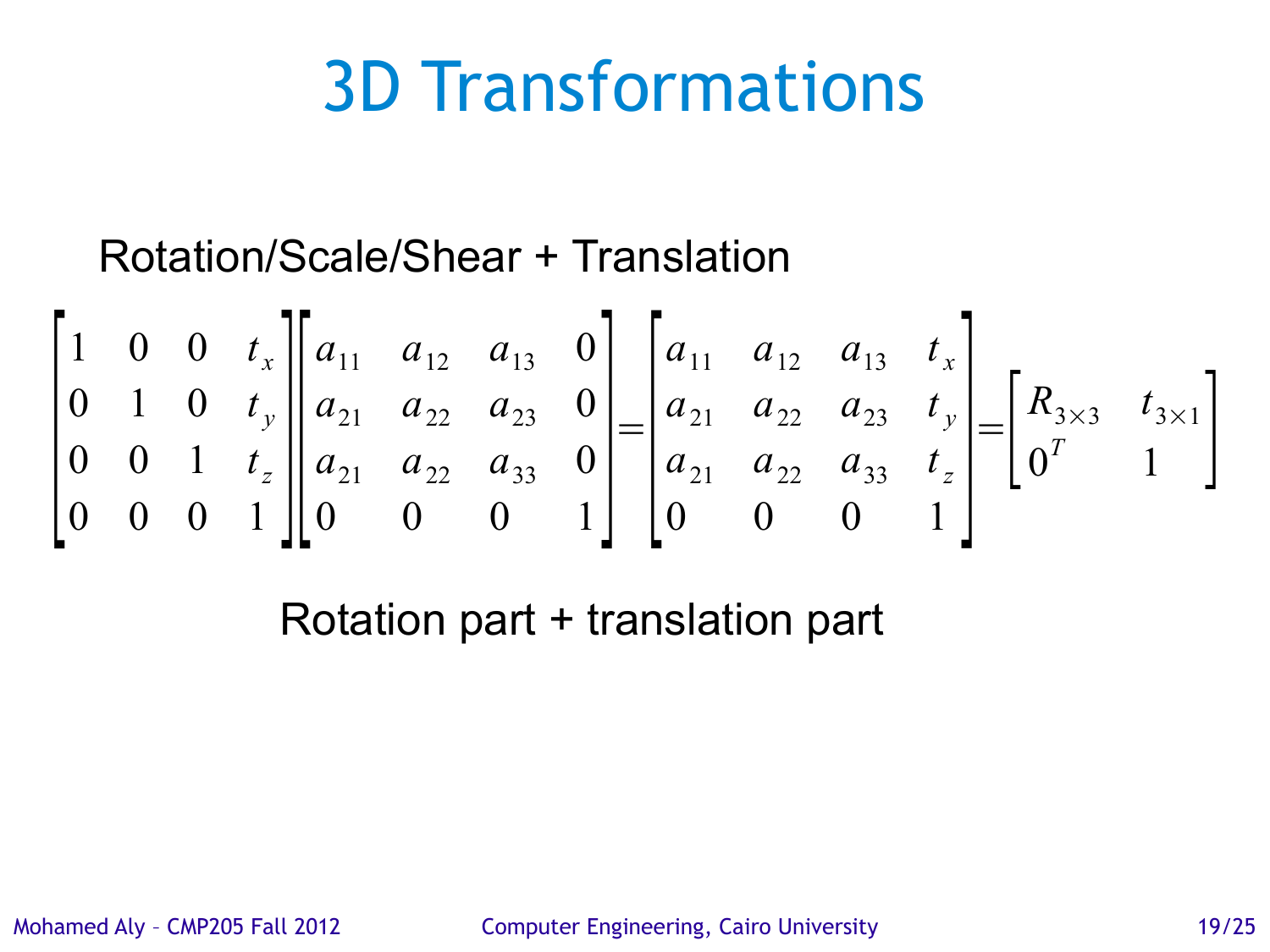# Windowing Transforms



Mohamed Aly – CMP205 Fall 2012 Computer Engineering, Cairo University 20/25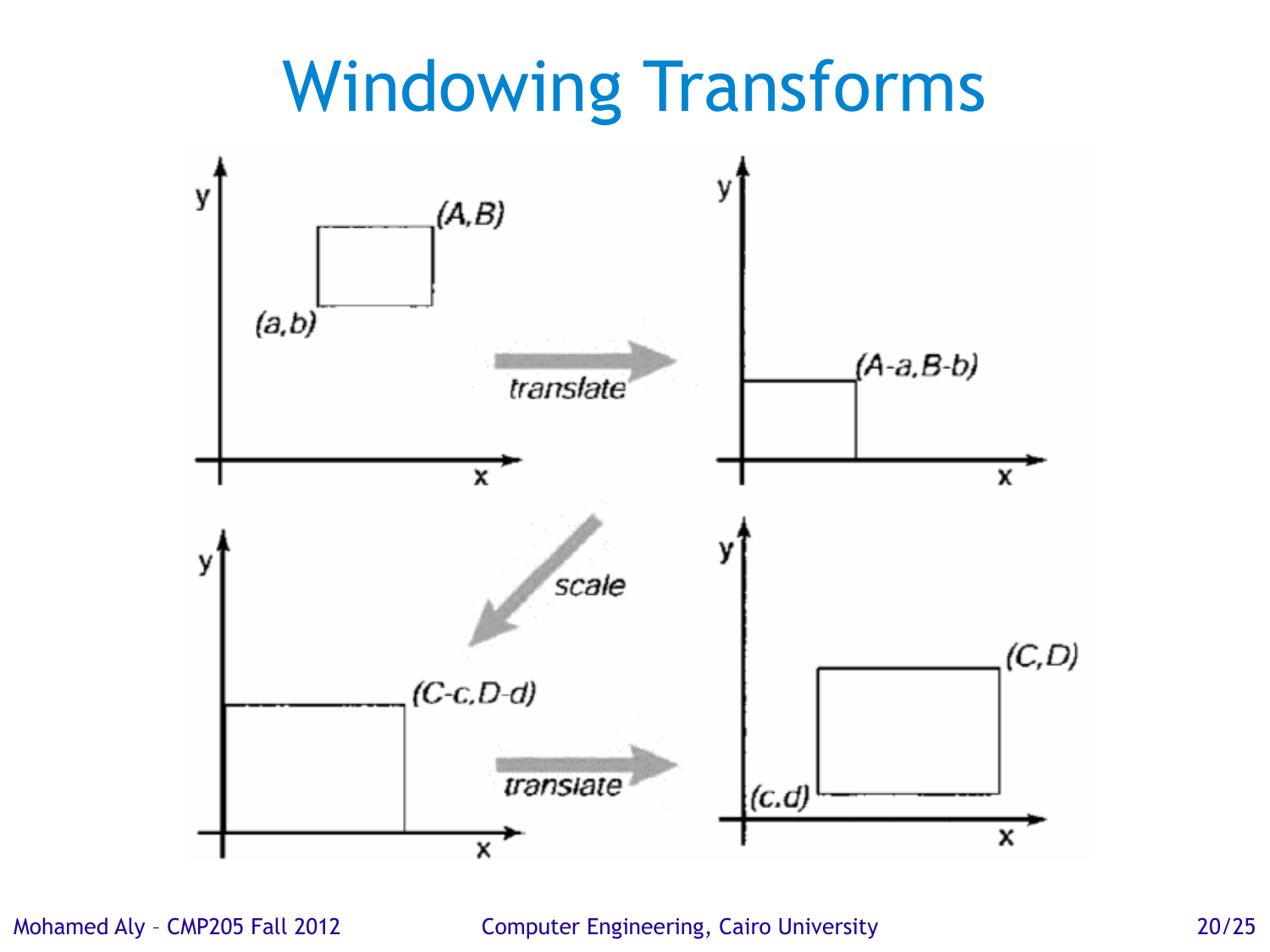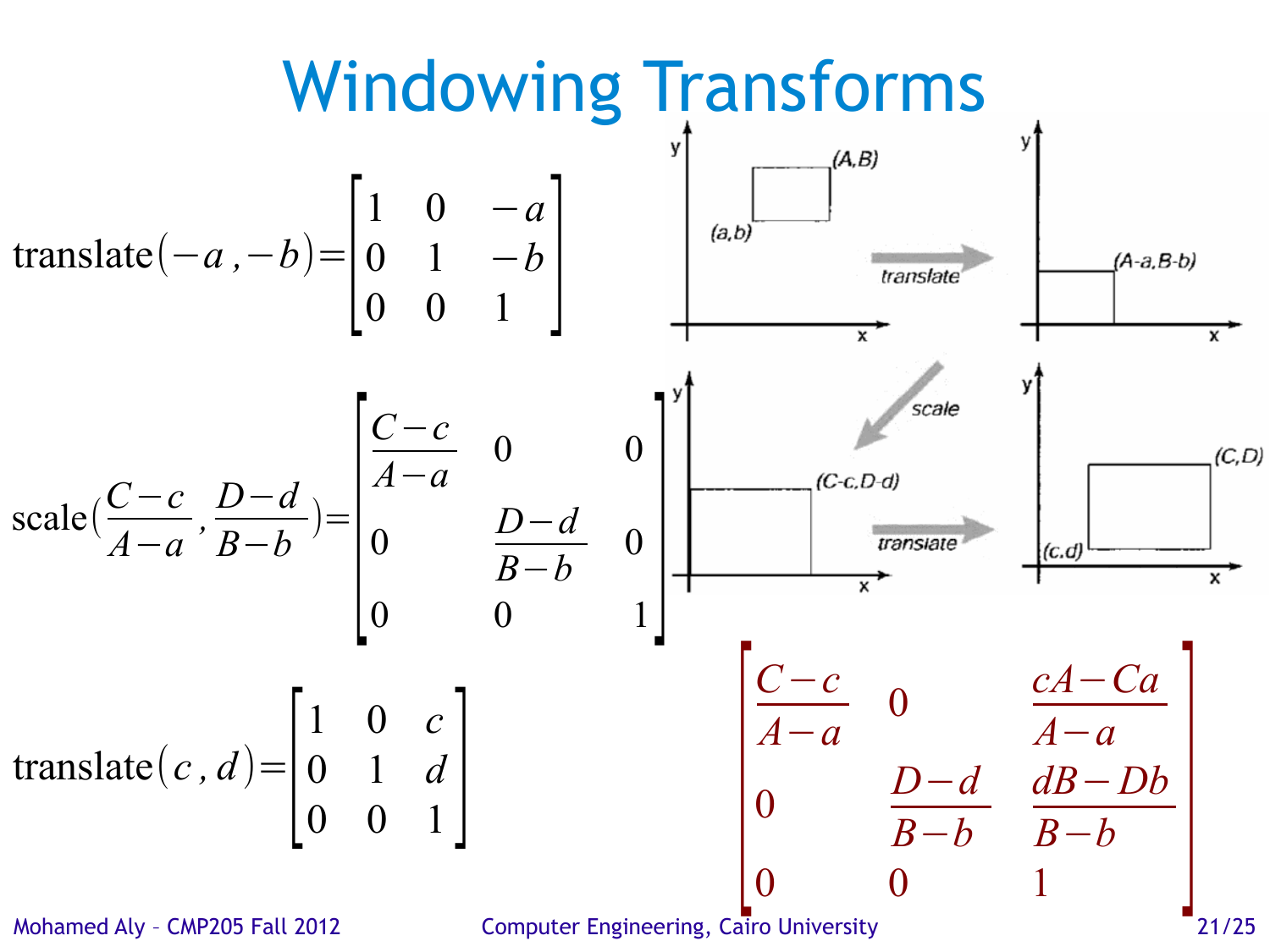## Transformation Inverse

 $M \rightarrow M^{-1}$ 

$$
Rotation R \rightarrow R^T
$$

$$
translation(\mathbf{t}) \rightarrow translation(-\mathbf{t})
$$

$$
scale(s_x, s_y, s_z) \rightarrow scale(1/s_x, 1/s_y, 1/s_z)
$$

$$
M_1 M_2 ... M_n \rightarrow M_n^{-1} ... M_2^{-1} M_1^{-1}
$$

Mohamed Aly – CMP205 Fall 2012 Computer Engineering, Cairo University 22/25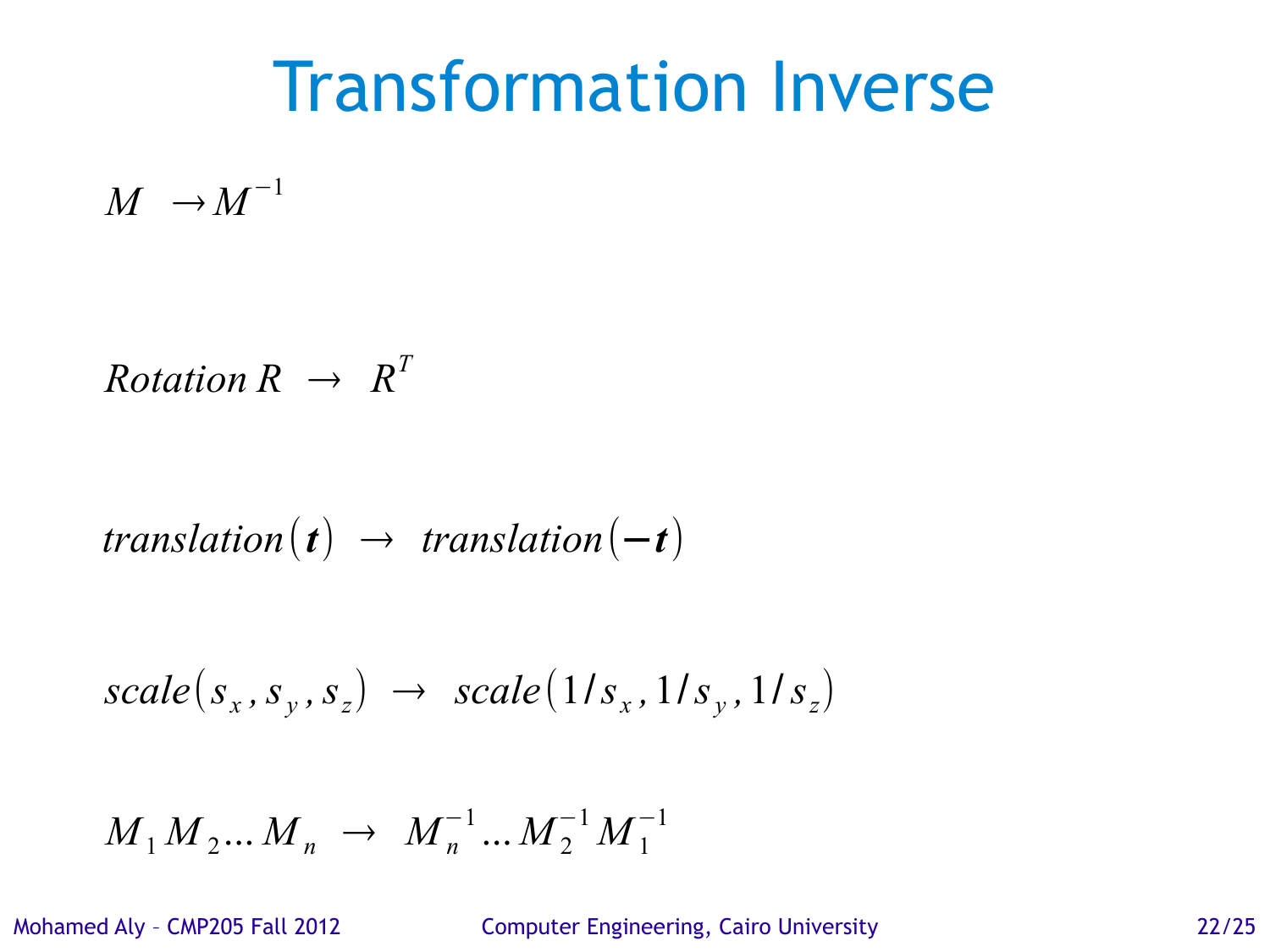## Coordinate Transformations

$$
p = o + xp x + yp y
$$
  

$$
p = e + up u + vp v
$$



How to find  $(x_p, y_p)$  from  $(u_p, v_p)$  and vice versa?

Mohamed Aly – CMP205 Fall 2012 Computer Engineering, Cairo University 23/25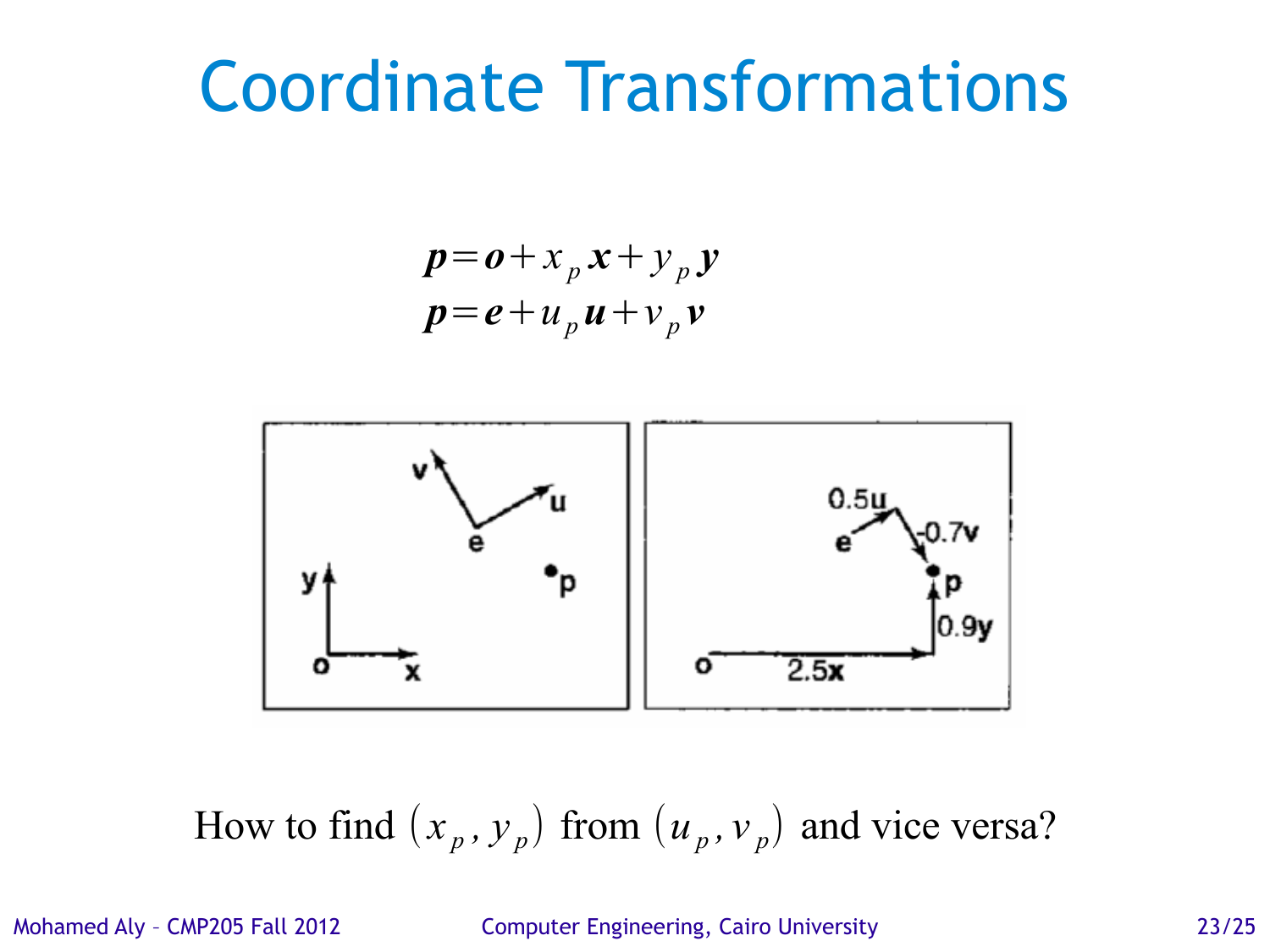## Coordinate Transformations



Mohamed Aly – CMP205 Fall 2012 Computer Engineering, Cairo University 24/25